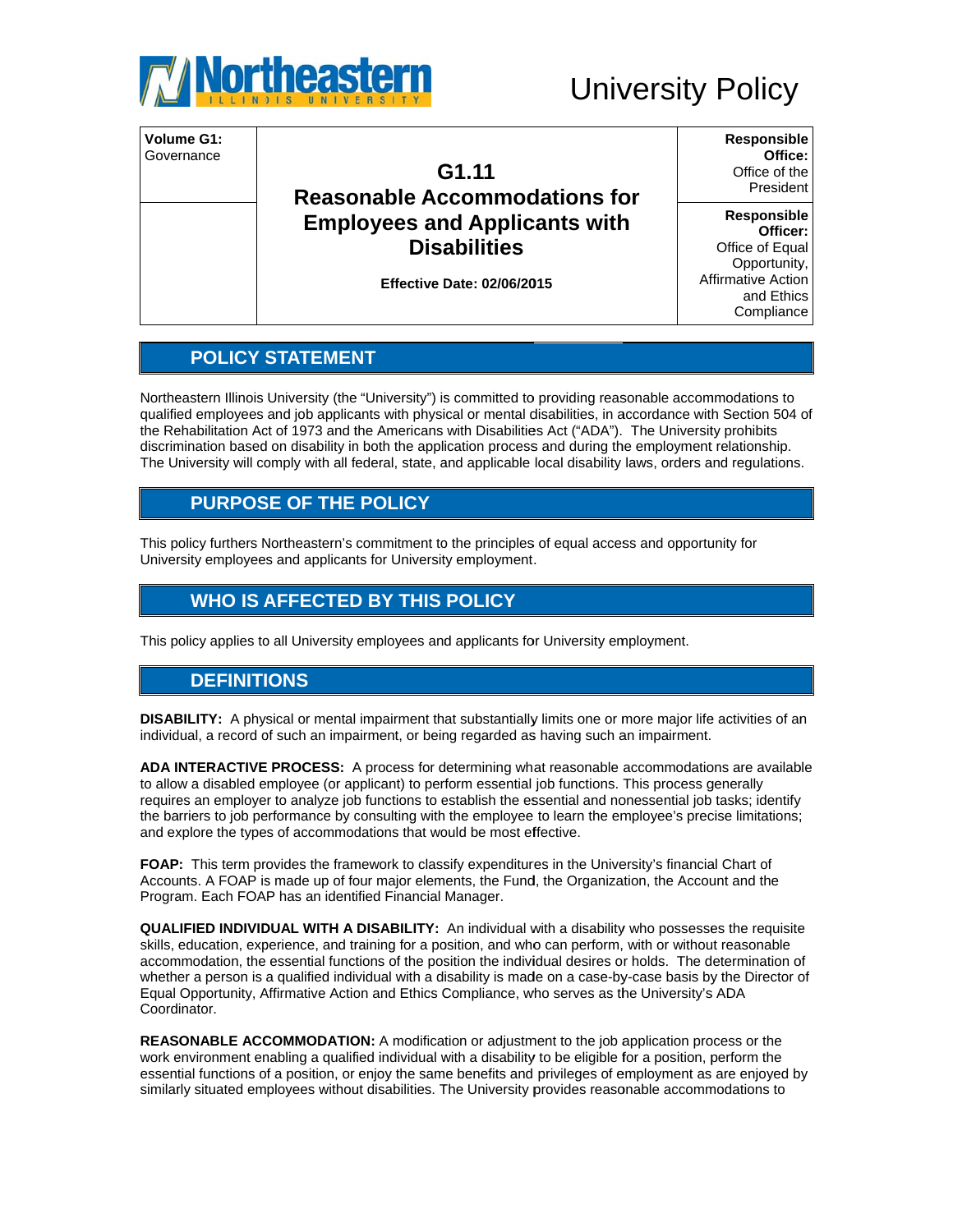qualified individuals with a disability in order for the individual to enjoy equal benefits and privileges of work, unless providing the accommodation would impose an undue hardship.

## **REGULATIONS**

Americans with Disabilities Act of 1990 (ADA)

Section 504 of the Rehabilitation Act of 1973

## **PROCEDURES**

#### **APPLICANTS REQUESTING REASONABLE ACCOMMODATIONS:**

- Applicants for a Civil Service position must notify the Employment Associate in the Office of Human Resources.
- Applicants for faculty and Administrative and Professional (A&P) and Academic Support  $\bullet$ Professionals (ASP) appointments must notify the Chair of the Screening Committee to request a reasonable accommodation. The Chair will consult on this request with the Director of Equal Opportunity, Affirmative Action and Ethics Compliance, who serves as the University's ADA Coordinator, ..

#### **EMPLOYEES REQUESTING REASONABLE ACCOMMODATIONS:**

- It is the responsibility of an employee with a physical and/or mental disability who may require any type of accommodation to make an accommodation request.
- Employees should make a request to the Director of Equal Opportunity, Affirmative Action and Ethics Compliance, who serves as the University's ADA Coordinator, via the process described below in the "Guidelines" section.

#### **FUNDING REASONABLE ACCOMMODATIONS FOR CURRENT EMPLOYEES:**

- The cost of any reasonable accommodation which is less than \$100 shall be paid by the employee's unit.
- The cost of any reasonable accommodation which exceeds \$100 shall be paid by the employee's  $\bullet$ unit and reimbursed by the Office of the Vice President for Finance and Administration. However, the cost of handicapped parking permits shall be the responsibility of the employee.
- In the event the accommodation exceeds \$100, the requisition for the required goods or services to be paid from the employee's FOAP, along with the approval from the ADA Coordinator shall be submitted to the Office of the Vice President for Finance and Administration which will process the requisition and initiate a budget transfer for reimbursement to the employee's FOAP for the expense.

## **GUIDELINES**

A current Northeastern employee who believes a reasonable accommodation is required to enable the employee to perform the essential functions of the job must contact Northeastern's Office of Equal Opportunity, Affirmative Action and Ethics Compliance (ADA Coordinator) to request a reasonable accommodation under the American with Disabilities Act (ADA):

> Northeastern Illinois University Office of Equal Opportunity, Affirmative Action and Ethics Compliance/ADA Coordinator 5500 North St. Louis Avenue, C-628 Chicago, IL 60625 Phone: (773) 442-5412 Fax: (773) 442-5070 Email: eeo@neiu.edu

After a request for accommodation has been made by an employee to the ADA Coordinator, the ADA Interactive Process will begin. The following are the specific questions which the Interactive Process is designed to answer: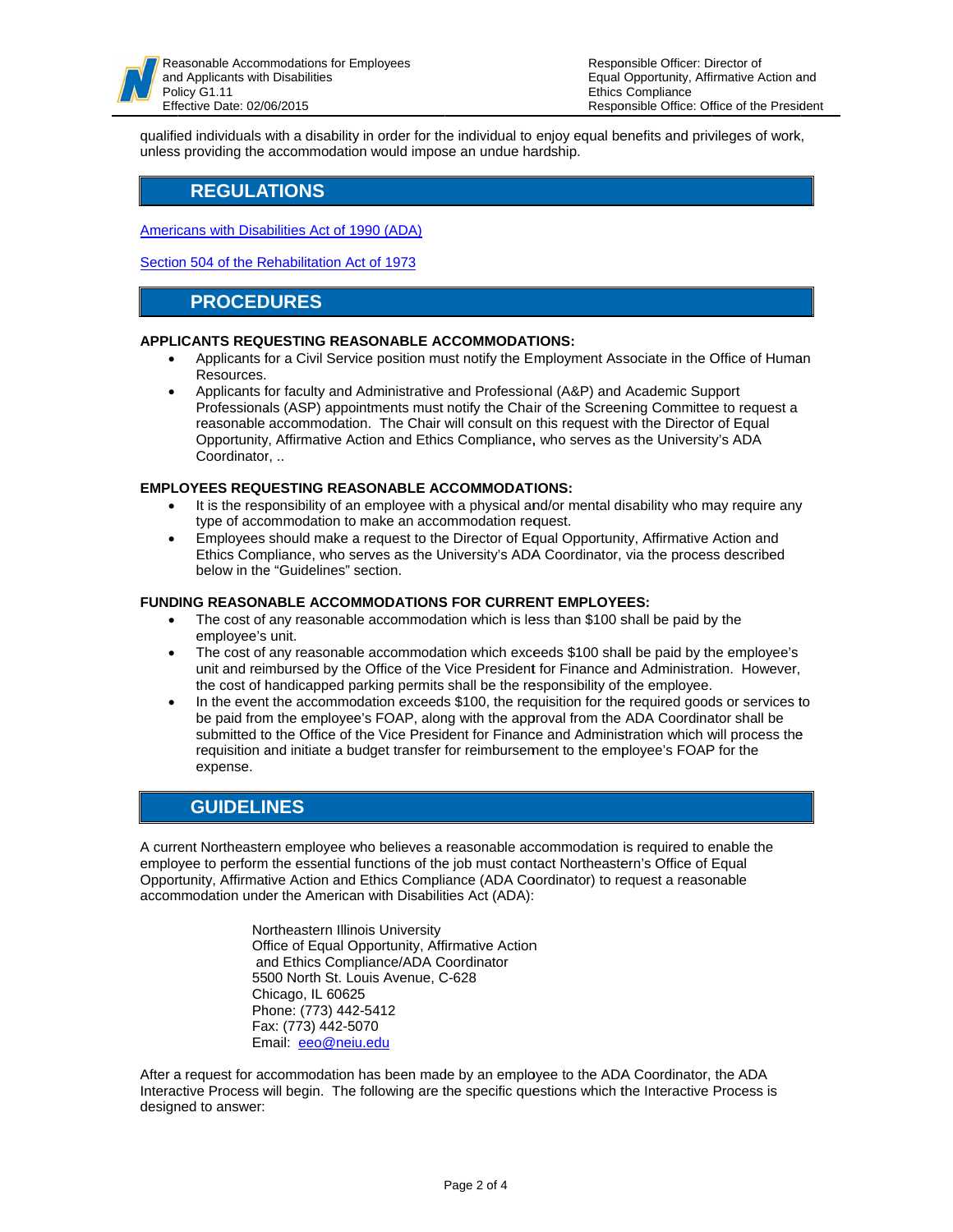

- $\bullet$ Do you have a disability which the ADA requires the University to accommodate?
- $\bullet$ What are the essential (as opposed to the non-essential) functions of your job?
- $\bullet$ Do you have limitations that result from your disability? If so, what are those limitations?
- $\bullet$ Do those limitations interfere with your ability to perform the essential functions of your job?
- $\bullet$ Is there a reasonable accommodation which the University can provide which would allow you to perform tho se essential fu nctions?
- $\bullet$ If so, what is that accommodation?
- 1. The employee will meet with the ADA Coordinator, who will communicate with the employee to determine the precise nature of the limitation that is generating the request, how a disability is prompting a need for an accommodation, and alternative accommodations that may be effective in meeting the individual's needs. n<br>of
- 2. At this meeting, the ADA Coordinator will explain the reasonable accommodation process and request the appropriate medical documentation. It will be explained to the employee that the following two forms must be submitted: (1) Employee Disability Accommodation Request Form, Appendix A; and (2) ADA Medical Certification Form, Appendix B.
- 3. After the two required forms are submitted to the ADA Coordinator, the ADA Coordinator will determine if the employee is a qualified individual with a disability and whether a reasonable accommodation is required under the ADA. If not, the ADA Coordinator will promptly notify the employee.
- 4. If the ADA Coordinator determines that a reasonable accommodation is required under the ADA, the ADA Coordinator will conduct the following steps in consultation with the employee and supervisor:
	- a. Discuss the purpose and essential functions of the particular job involved. Completion of a step-by-step job analysis may be necessary;
	- b. Determine the job-related limitation(s) created by the employee's disability, including requesting and evaluating documentation from the employee's medical professional;
	- c. Identify the potential accommodations and assess the effectiveness of each accommodation that may enable the employee to perform the essential functions of the job;
	- d. Consult with the employee's supervisor to identify any undue hardship, discuss business necessities, and assess the effectiveness of the proposed accommodation(s) in enabling the employee to perform essential job functions;
	- e. Recommend the reasonable accommodation that is most appropriate for both the employee and the University, and establish a timeline for evaluating the effectiveness of the accommodation, if appropriate. While the individual's preference will be given consideration, the ADA Coordinator may choose a different, yet effective reasonable accommodation; and
	- f. The ADA Coordinator's recommendation set forth above in 5(a)-(e) shall be made within 30 calendar days of receipt of the two required forms by the ADA Coordinator (or as soon as feasible when extensions are necessary due to holidays or exceptional circumstances).
- 5. The employee, supervisor and the ADA Coordinator will complete and sign a reasonable accommodation agreement detailing the accommodation.
- 6. The employing department will implement the agreed upon accommodation.
- 7. After accommodations are provided, the employee and supervisor will evaluate the effectiveness o the accommodation within the timeline established by the ADA Coordinator, if appropriate.
- 8. If at any time there is a question about the continuing nature of an employee's reasonable accommodation, the employee or the supervisor may contact the ADA Coordinator.
- 9. If a reasonable accommodation is denied at any point of the process, the employee may appeal the denial in writing to the Director of Human Resources – Employee and Labor Relations within ten calendar days of the date of the denial. The Director of Human Resources (or a designee) shall consider the appeal and issue a final written decision.